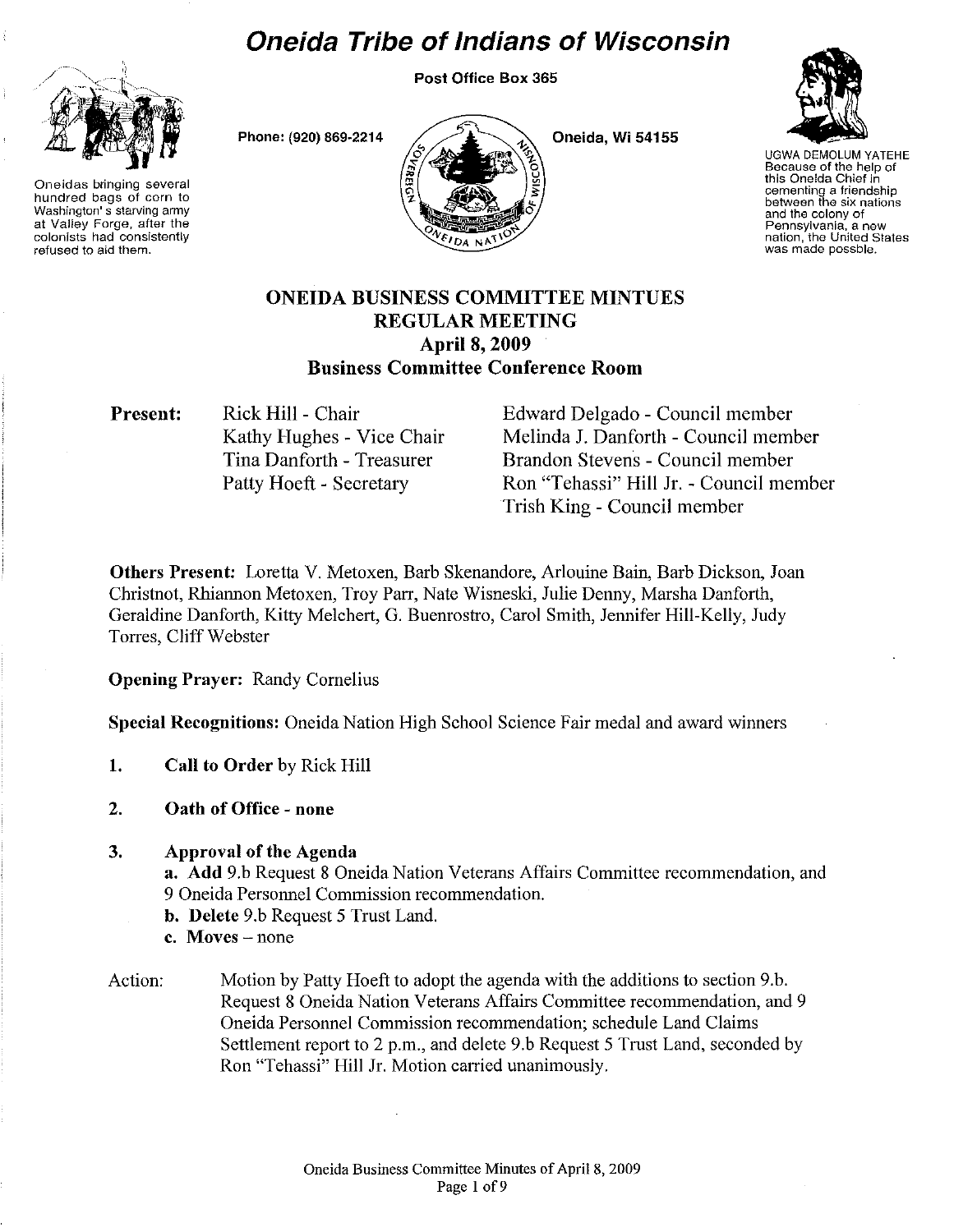#### **4. Minutes to be Approved**

March 23 Emergency Business Committee minutes

Action: Motion by Trish King to approve the March 23, 2009 Emergency Business Committee minutes, seconded by Tina Danforth. For: Brandon Stevens, Melinda J. Danforth, Tina Danforth, Kathy Hughes, Trish King, Ed Delgado, Patty Hoeft. Abstained: Ron "Tehassi" Hill Jr. Motion carried.

March 25 Business Committee minutes

Action: Motion by Tina Danforth to approve the March 25, 2009 Business Committee minutes, seconded by Brandon Stevens. For: Brandon Stevens, Melinda J. Danforth, Tina Danforth, Kathy Hughes, Ed Delgado, Patty Hoeft. Abstained: Ron "Tehassi" Hill Jr., Trish King. Motion carried.

#### **5. Tabled Business** - none

- **6. Reports** none
- 7. **Travel Reports**

1. Kathy Hughes RE: Midwest Tribal Consultation Session March 25-26 Bloomington, MN

Action: Motion by Patty Hoeft to accept the Midwest Tribal Consultation Session Travel report and recommendations, seconded by Melinda J. Danforth. For: Patty Hoeft, Ed Delgado, Trish King, Tina Danforth, Melinda J. Danforth, Brandon Stevens, Ron "Tehassi" Hill Jr. Abstained: Kathy Hughes. Motion carried.

#### **8. Follow up Reports/Be Directives from Previous Meetings**

1. Debbie Thundercloud RE: Oneida Recreation report

**Excerpt from March 11:** Motion by Trish King to approve the Oneida recreation presentation report, seconded by Ed Delgado. Motion carried unanimously.

**Excerpt from March 11:** Motion by Patty Hoeft to request the General Manager to bring a second report to the Business Committee at the April 8 regular meeting describing the challenges and vision for the future of the Oneida youth recreation program, seconded by Melinda J. Danforth. Motion carried unanimously.

Action: Motion by Trish King to accept the Oneida Recreation report and defer follow-up reports to the Community Development Planning Committee agenda, seconded by Ed Delgado. Motion carried unanimously.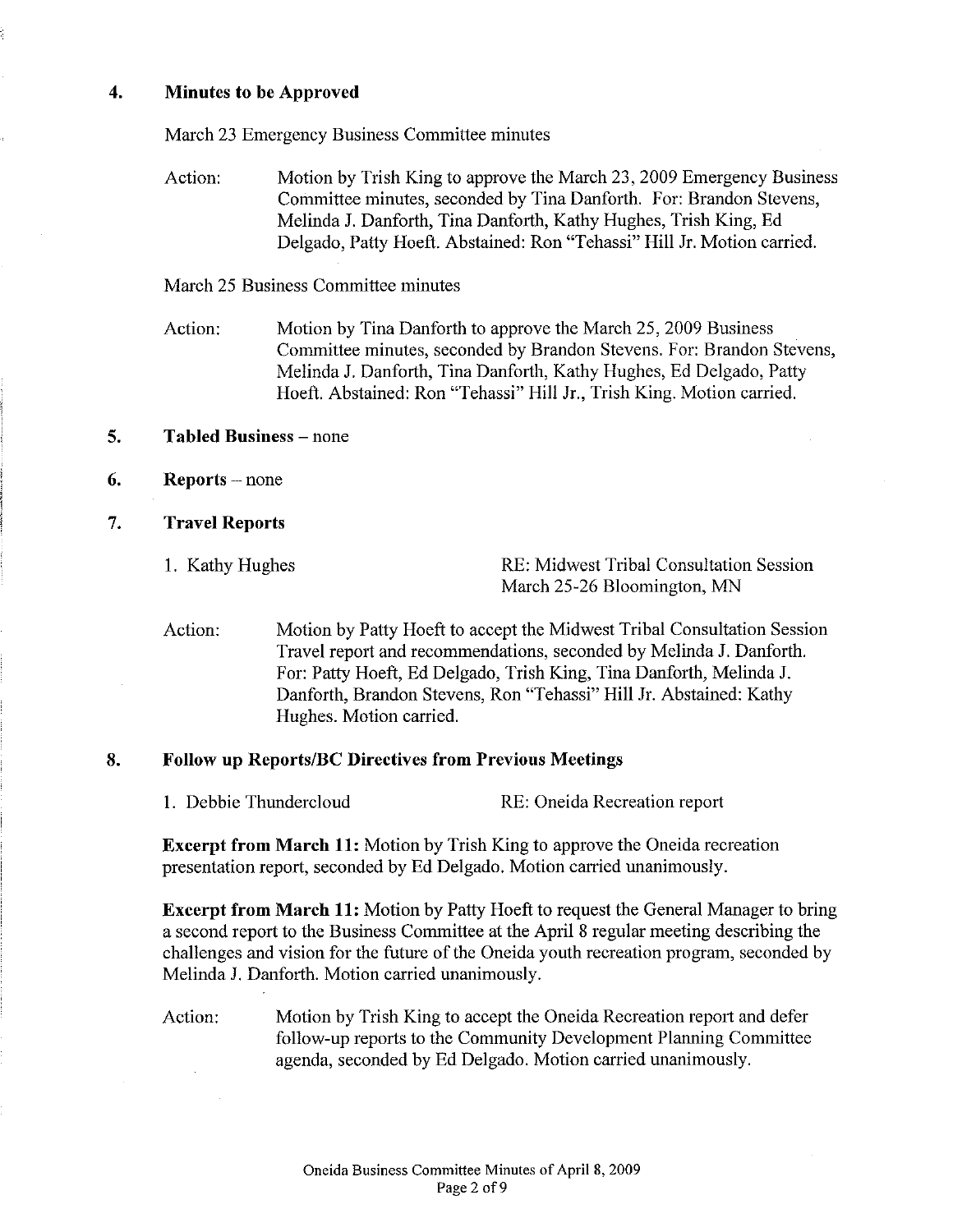Action: Motion by Kathy Hughes to amend the main motion to direct the General Manager to provide a follow-up report to the Business Committee meeting on the implementation of a pilot summer project for Saturday hours at the Oneida Recreation Center with funds identified, seconded by Melinda J. Danforth. Motion carried unanimously.

2. Bill Gollnick RE: Oneida Township, Outagamie Cty-Seminary Rd. construction project Agreement AGF2008017

Excerpt from March 11: Motion by Patty Hoeft to accept the report and request another status report be given to the Business Committee at the April 8 regular meeting about the reconstruction of Seminary Road, seconded by Ron "Tehassi" Hill Jr. Motion carried unanimously.

Action: Motion by Patty Hoeft to accept the construction project agreement status report with an update on the reconstruction of Seminary Road at the May 13,2009 Business Committee meeting, seconded by Ron "Tehassi" Hill Jr. Motion carried unanimously.

3. Patty Hoeft RE: 2009 Semi-Annual status update report

Excerpt from March 11: Motion by Ed Delgado to accept the Tribal Secretary's report about how to coordinate the July 6, 2009 General Tribal Council semi-annual meeting and direct the Tribal Secretary to provide another report at the April 8 Business Committee meeting, seconded by Ron "Tehassi" Hill Jr. Motion carried unanimously.

Action: Motion by Kathy Hughes to accept the 2009 Semi-Annual status report, seconded by Trish King. Motion carried unanimously.

4. Debbie Thundercloud Bill Gollnick RE: SEOTS building renovation update

Excerpt from March 25: Motion by Tina Danforth that the General Manager coordinate with the Chief of Staff to bring back a written report at the Business Committee meeting of April 8 regarding the status of the SEOTS building renovations and plans, seconded by Trish King. Motion carried unanimously.

Action: Motion by Kathy Hughes to accept the SEOTS status report and that the General Manager provides an updated report at the next Business Committee meeting of May 13,2009, seconded by Patty Hoeft. Motion carried unanimously.

5. Karen Coffey RE: Oneida Library Board report

Excerpt from March 25: Motion by Trish King to defer the Personnel Commission and Library Board quarterly report to the April 8 Business Committee meeting, seconded by Ed Delgado. Motion carried unanimously.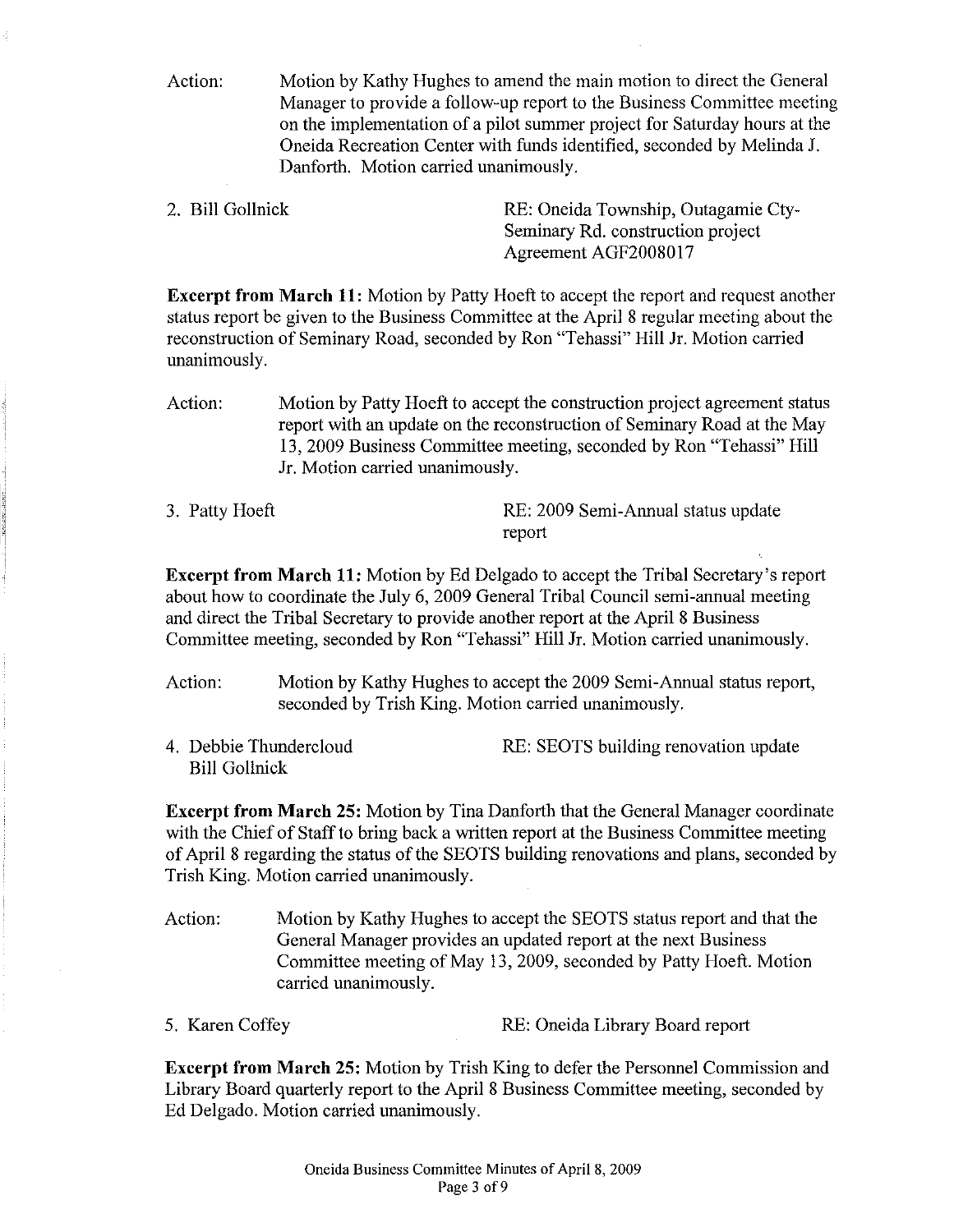Action: Motion by Patty Hoeft to defer the Oneida Library Board report to the April 22 Business Committee evening meeting, seconded by Ron "Tehassi" Hill Jr. Motion carried unanimously.

6. Susan Daniels RE: Oneida Persounel Commission report

**Excerpt from March 25:** Motion by Trish King to defer the Personnel Commission and Library Board quarterly report to the April 8 Business Committee meeting, seconded by Ed Delgado. Motion carried unanimously.

Action: Motion by Patty Hoeft to defer the Oneida Personnel Commission report to the April 22 Business Committee evening meeting, seconded by Brandon Stevens. Motion carried unanimously.

#### **9. New Business a. Resolutions**

- 1. Kathy Hughes RE: Take an Elder to Lunch Week
- Action: Motion by Melinda J. Danforth to adopt resolution 4-08-09-A Take an Elder to Lunch Week, seconded by Ron "Tehassi" Hill Jr. Motion carried unanimously.
- 2. Debbie Thundercloud RE: Fireworks Display for Family Carnival 2009
- Action: Motion by Tina Danforth to adopt resolution 4-08-09-B Fireworks Display for the 2009 Family Carnival, seconded by Ed Delgado. Motion carried unanimously.
- 3. Debbie Thundercloud RE: Energy Efficient Deployment on Tribal Lands U.S. Dept. of Energy
- Action: Motion by Kathy Hughes to adopt resolution 4-08-09-C Energy Efficient Deployment on Tribal Lands U.S. Department of Energy, seconded by Ron "Tehassi" Hill Jr. Motion carried unanimously.

- 4. Ron "Tehassi" Hill Jr. RE: White Bison Wellbriety Journey for Forgiveness
- Action: Motion by Ed Delgado to adopt resolution 4-08-09-D White Bison Wellbriety Journey for Forgiveness, seconded by Melinda J. Danforth. Motion carried unanimously.

#### **b. Requests**

1. Kathy Hughes RE: Honor the Elder Planning Committee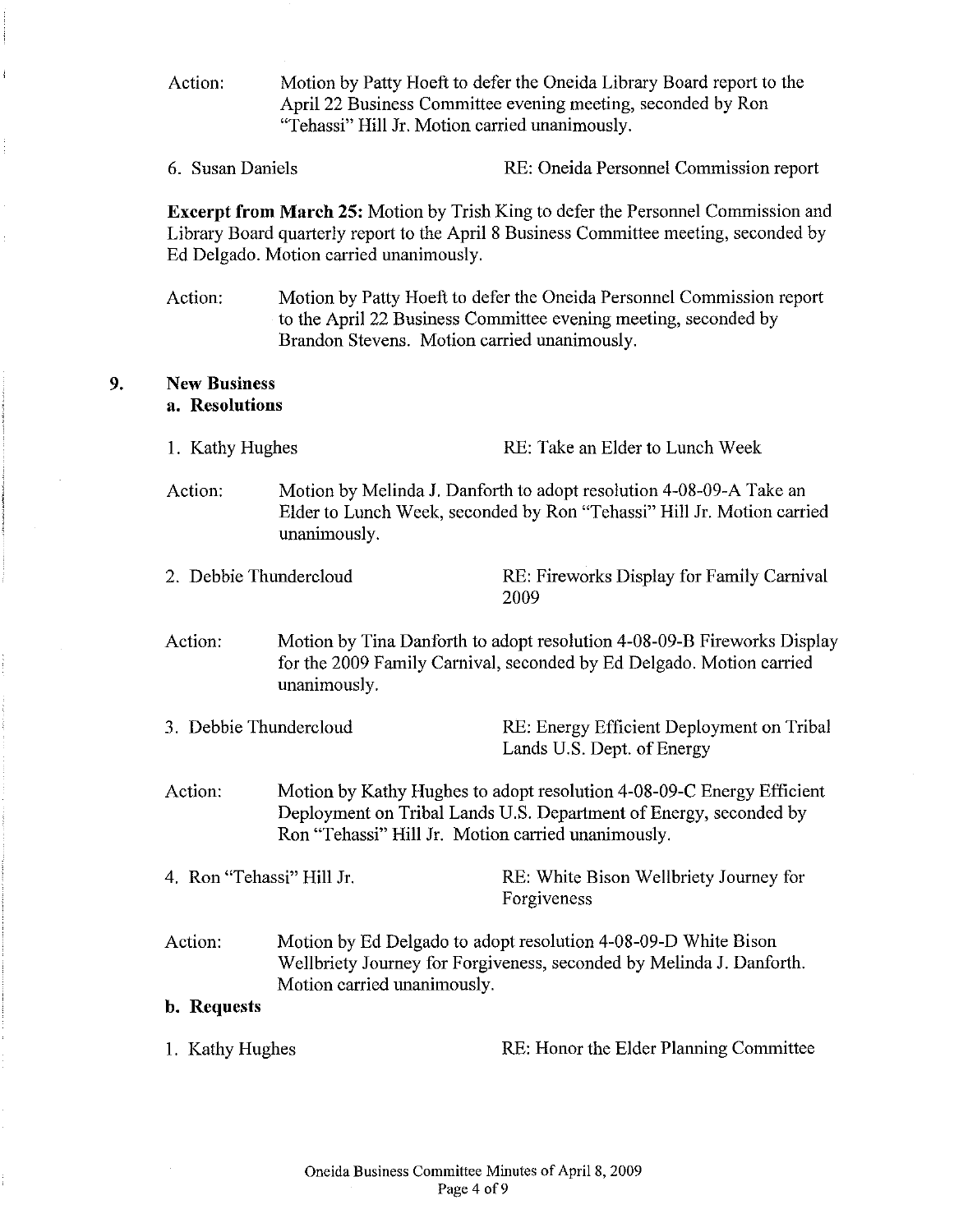Action: Motion by Trish King to approve the recommendations to designate May 25 through 29, 2009 as Take an Elder to Lunch Week, officially delegate the Honor the Elder Planning Committee the responsibility of coordinating the event, grant the Honor the Elder Planning Cormnittee permission to contact tribal departments and vendors for door prize donations, direct as many Business Committee staff as feasible to assist with this event and that the Honor the Elder Planning Committee identifies a budget as soon as possible, seconded by Brandon Stevens. Motion carried unanimously. 2. Debbie Thundercloud RE: Lift the hold on Oneida Transit Garage CIP Project for securing federal funding to proceed Action: Motion by Ed Delgado to lift the hold on Oneida Transit Garage CIP Project for securing federal funding and to proceed with the project, seconded by Ron "Tehassi" Hill Jr. Motion carried unanimously. 3. Patty Hoeft RE: Post two Oneida Seven Generations Corp. Board vacancies Action: Motion by Brandon Stevens to approve the posting for two Oneida Seven Generations Corporation board vacancies, seconded by Ron "Tehassi" Hill Jr. Motion carried unanimously. For the Record, Trish King stated the Oneida Seven Generations Corporation bylaws should be reviewed. 4. Ed Delgado RE: SEOTS pilot status Action: Motion by Melinda J. Danforth to request the General Manager and Chief of Staff provide a recommendation regarding the SEOTS program and its funding for the May 13 Business Committee meeting, seconded by Ron "Tehassi" Hill Jr. Motion carried unanimously. Action: Motion by Ed Delgado to remove the word "pilot" with the General Manager coming back with a recommendation, seconded by Melinda J. Danforth. Motion carried unanimously. 5. Ed Delgado RE: Early Head Start grant Action: Motion by Patty Hoeft to defer the Early Head Start grant to the General Manager for follow-up, seconded by Kathy Hughes. Motion carried unanimously. 6. Tina Danforth RE: Retro-approve FY09 indirect cost negotiation agreement with Dept. of Interior Action: Motion by Patty Hoeft to defer request 7 to the end of the agenda,

seconded by Kathy Hughes. Motion carried unanimously.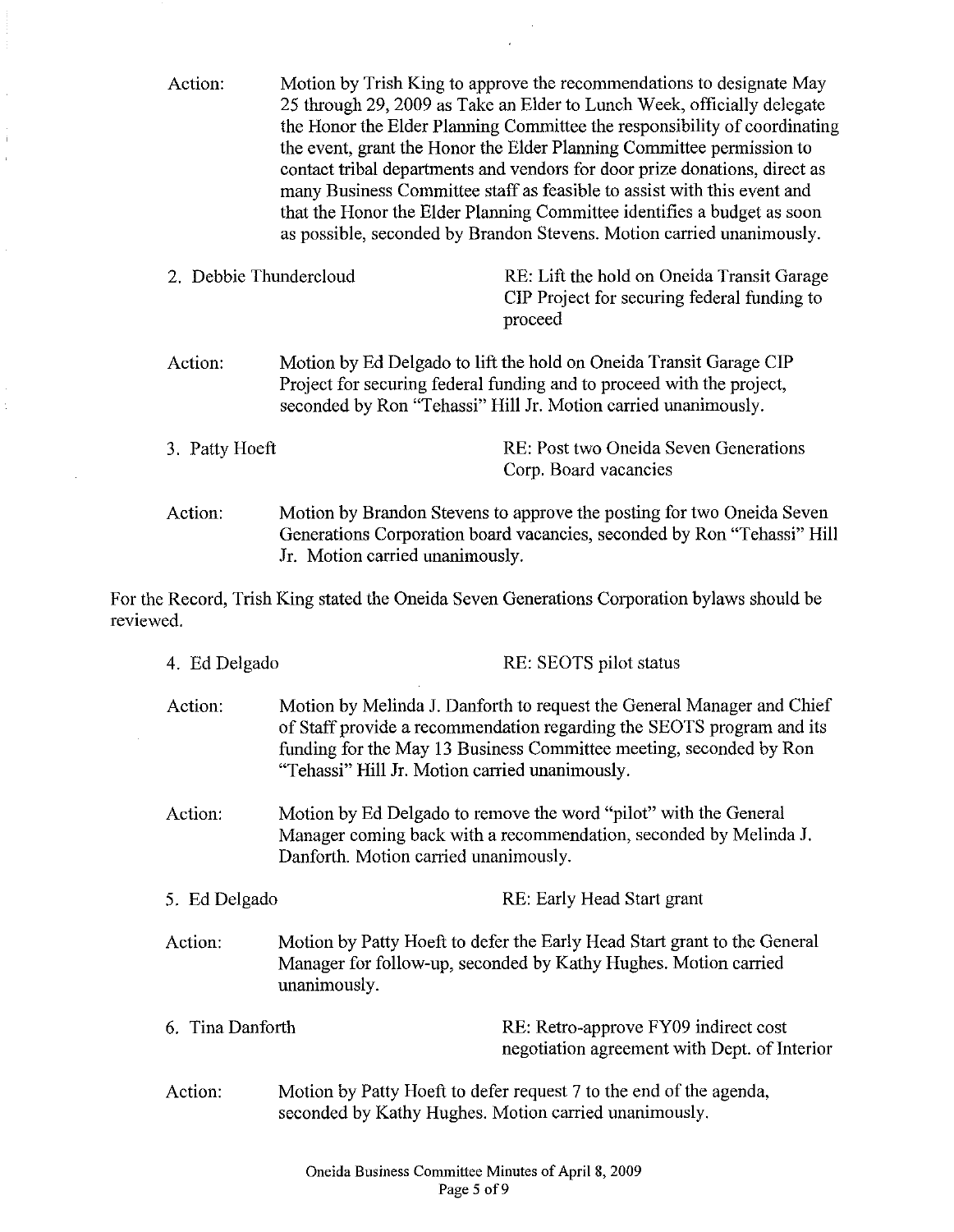|     | Action:                         | Motion by Patty Hoeft that we move Indirect Costs Negotiation<br>Agreement backup materials into executive session material section,<br>seconded by Tina Danforth. Motion carried unanimously.                                                                                                                                                                   |  |  |  |  |
|-----|---------------------------------|------------------------------------------------------------------------------------------------------------------------------------------------------------------------------------------------------------------------------------------------------------------------------------------------------------------------------------------------------------------|--|--|--|--|
|     | Action:                         | Motion by Patty Hoeft to retro-approve FY09 indirect cost negotiation<br>agreement with the Department of Interior for March 16, 2009, seconded<br>by Ed Delgado. Motion carried unanimously.                                                                                                                                                                    |  |  |  |  |
|     | 8. Rick Hill                    | RE: Oneida Nation Veterans Affairs<br>Committee recommendations                                                                                                                                                                                                                                                                                                  |  |  |  |  |
|     | Action:                         | Motion by Patty Hoeft to approve the recommendations of appointing<br>Chris Cornelius, Michael Hill and Clifford Doxtator to the Oneida Nation<br>Veterans Affairs Committee, seconded by Brandon Stevens. Motion<br>carried unanimously.                                                                                                                        |  |  |  |  |
|     | 9. Rick Hill                    | RE: Oneida Personnel Commission<br>Recommendations                                                                                                                                                                                                                                                                                                               |  |  |  |  |
|     | Action:                         | Motion by Ed Delgado to approve the recommendations of appointing<br>Peril Huff, Robert Christjohn, Genevieve Gollnick, Crystal Holtz and<br>Yvonne Jourdan to the Oneida Personnel Commission, seconded by Patty<br>Hoeft. For: Patty Hoeft, Ed Delgado, Melinda J. Danforth. Opposed: Trish<br>King, Brandon Stevens. Abstained: Kathy Hughes. Motion carried. |  |  |  |  |
|     |                                 | c. Travel Requests                                                                                                                                                                                                                                                                                                                                               |  |  |  |  |
|     | 1. Kathy Hughes                 | RE: Advisory panel on Medicare Education<br>April 22, Washington D.C.                                                                                                                                                                                                                                                                                            |  |  |  |  |
|     | Action:                         | Motion by Melinda J. Danforth to approve the travel request for the<br>Advisory Panel on Medicare Education April 22, 2009, Washington, D.C,<br>seconded by Trish King. For: Brandon Stevens, Ron "Tehassi" Hill Jr.,<br>Melinda J. Danforth, Trish King, Ed Delgado, Patty Hoeft. Abstained:<br>Kathy Hughes. Motion carried.                                   |  |  |  |  |
|     | 2. Kathy Hughes                 | RE: Share the Care 2009 Cancer conference<br>May 6-7, Lac du Flambeau, WI                                                                                                                                                                                                                                                                                        |  |  |  |  |
|     | Action:                         | Motion by Patty Hoeft to approve the travel request for the Share the Care<br>2009 Cancer Conference May 6 through 7, 2009, Lac du Flambeau, WI,<br>seconded by Ed Delgado. For: Patty Hoeft, Ed Delgado, Trish King,<br>Melinda J. Danforth, Brandon Stevens, Ron "Tehassi" Hill Jr. Abstained:<br>Kathy Hughes. Motion carried.                                |  |  |  |  |
| 10. | <b>Finance Committee - none</b> |                                                                                                                                                                                                                                                                                                                                                                  |  |  |  |  |
| 11. |                                 | <b>Legislative Operating Committee (LOC)</b>                                                                                                                                                                                                                                                                                                                     |  |  |  |  |
|     |                                 |                                                                                                                                                                                                                                                                                                                                                                  |  |  |  |  |

 $\mathcal{A}$ 

 $\mathcal{A}$ 

 $\frac{1}{\sqrt{2}}\sum_{i=1}^{n-1}\left(\frac{1}{\sqrt{2}}\right)^{i}\left(\frac{1}{\sqrt{2}}\right)^{i}$ 

 $\hat{A}$  $\frac{d}{2}$ 

 $\frac{1}{2}$ 

 $\begin{bmatrix} \mathbf{1} & \mathbf{1} & \mathbf{1} & \mathbf{1} & \mathbf{1} & \mathbf{1} & \mathbf{1} & \mathbf{1} & \mathbf{1} & \mathbf{1} & \mathbf{1} & \mathbf{1} & \mathbf{1} & \mathbf{1} & \mathbf{1} & \mathbf{1} & \mathbf{1} & \mathbf{1} & \mathbf{1} & \mathbf{1} & \mathbf{1} & \mathbf{1} & \mathbf{1} & \mathbf{1} & \mathbf{1} & \mathbf{1} & \mathbf{1} & \mathbf{1} & \mathbf{1} & \mathbf{1} & \mathbf{$ 

ردمان

**STANT WARNER** 

> Oneida Business Committee Minutes of April 8, 2009 Page 6 of 9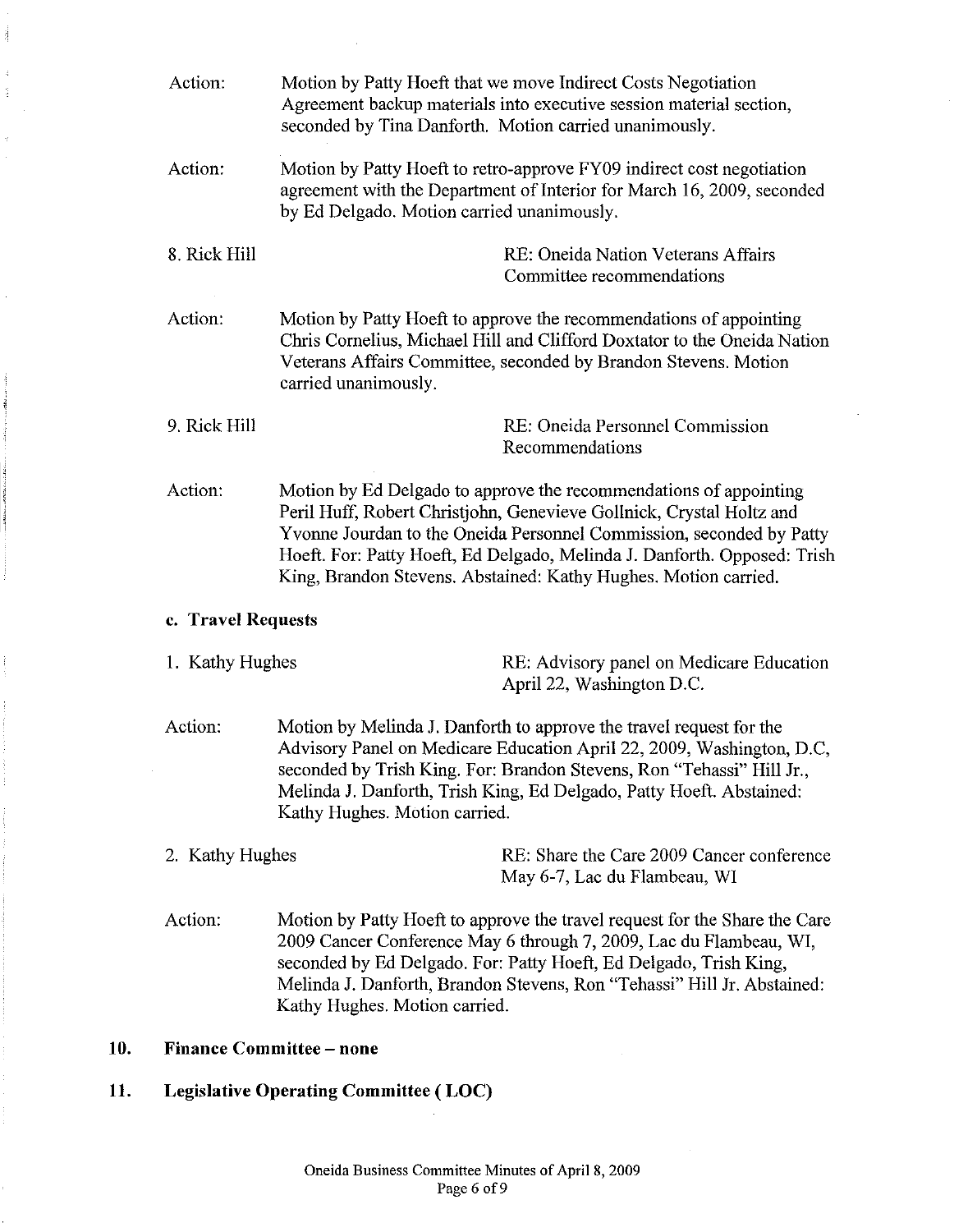|     | 1. Trish King                                  |                                                     | RE: March 4 LOC minutes                                                                                                                                                       |  |
|-----|------------------------------------------------|-----------------------------------------------------|-------------------------------------------------------------------------------------------------------------------------------------------------------------------------------|--|
|     | Action:                                        |                                                     | Motion by Patty Hoeft to approve the March 4, 2009 LOC meeting<br>minutes, seconded by Melinda J. Danforth. Motion carried unanimously.                                       |  |
|     | 2. Trish King                                  |                                                     | RE: March 18 LOC minutes                                                                                                                                                      |  |
|     | Action:                                        |                                                     | Motion by Patty Hoeft to approve the March 18, 2009 LOC meeting<br>minutes, seconded by Brandon Stevens. Motion carried unanimously.                                          |  |
|     | 3. Trish King                                  |                                                     | RE: Open Records Open Meeting Law<br>Amendments Public Hearing May 26, 2009                                                                                                   |  |
|     | Action:                                        | Ron "Tehassi" Hill Jr. Motion carried unanimously.  | Motion by Patty Hoeft to approve the public hearing date of May 26, 2009<br>for the amendments to the Open Records Open Meeting Law, seconded by                              |  |
|     | 4. Trish King                                  |                                                     | RE: Forward Removal Law Amendment to<br>the Semi-Annual meeting July 6, 2009                                                                                                  |  |
|     | Action:                                        | Hughes. Motion carried unanimously.                 | Motion by Ed Delgado to approve forwarding the Removal Law<br>amendments to the July 6, 2009 Semi-Annual meeting, seconded by Kathy                                           |  |
| 12. |                                                | <b>Treasurer's Report - none</b>                    |                                                                                                                                                                               |  |
| 13. | <b>Legislative Affairs</b>                     |                                                     |                                                                                                                                                                               |  |
|     |                                                |                                                     |                                                                                                                                                                               |  |
|     | 1. Debbie Thundercloud<br>Jennifer Hill-Kelley |                                                     | RE: Stimulus initiative update                                                                                                                                                |  |
|     |                                                | seconded by Trish King. Motion carried unanimously. | <b>Excerpt from Feb. 25:</b> Motion by Brandon Stevens to accept the stimulus initiative<br>verbal report and to receive a regular update at each Business Committee meeting, |  |
|     | Action:                                        | seconded by Trish King. Motion carried unanimously. | Motion by Kathy Hughes to accept the stimulus initiative update,                                                                                                              |  |
|     | Action:                                        | Delgado. Motion carried unanimously.                | Motion by Kathy Hughes to recess until 1:30 p.m., seconded by Ed                                                                                                              |  |
|     | Action:                                        | "Tehassi" Hill Jr. Motion carried unanimously.      | Motion by Trish King to come out of recess at 1:40 p.m., seconded by Ron                                                                                                      |  |
|     | 2. Bill Gollnick<br>Nathan King                |                                                     | RE: Retro-approve letter to IRS                                                                                                                                               |  |

 $\mathcal{L}$ 

 $\bar{z}$ 

 $13.$ 

 $\frac{1}{2}$ 

 $\bar{\Gamma}$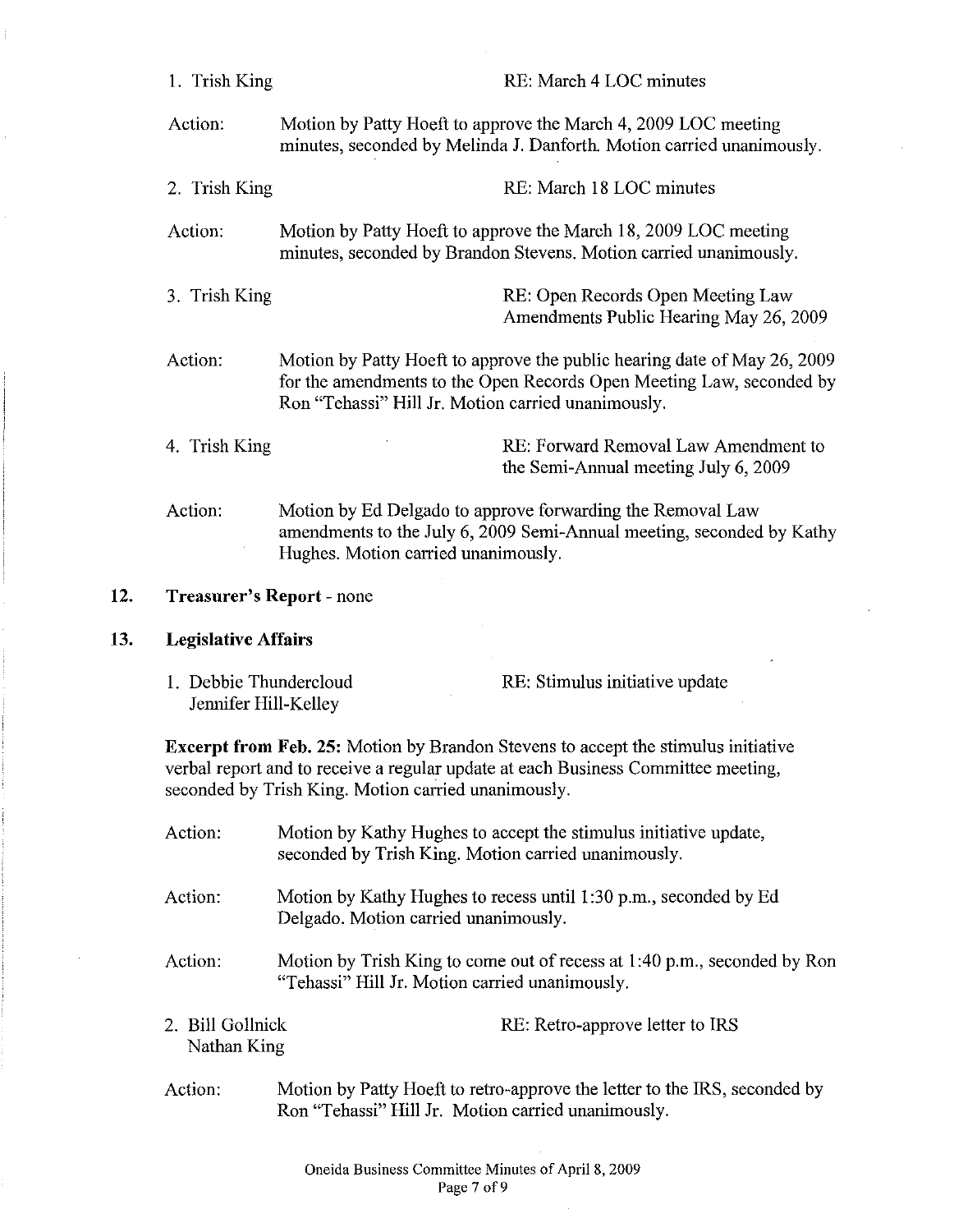- 3. Bill Gollnick Nathan King RE: Retro-approve testimony in support of AB-35 Bill Action: Motion by Patty Hoeft to retro-approve testimony in support of AB-35 Bill to ban mascots in the state of Wisconsin that was delivered by Councilman Brandon Stevens, seconded by Ron "Tehassi" Hill Jr. Motion carried unanimously. 4. Bill Gollnick Nathan King RE: Local government update Action: Action: Action: Motion by Kathy Hughes to accept the local government update, seconded by Trish King. Motion carried unanimously. Motion by Kathy Hughes to go into executive session at 2:05 p.m., seconded by Melinda J. Danforth. Motion carried unanimously. Motion by Kathy Hughes to come out of executive session at 4:10 p.m., seconded by Patty Hoeft. Motion carried unanimously. 14. **Executive Session**
	- **a. Tabled Business** none
	- **b. Old Business** none
	- **c. New Business**
	-

I. Tina Danforth RE: Personnel issue

Action: Motion by Patty Hoeft to refer the personnel issue item to the Chair's office to discuss with the employee, seconded by Ed Delgado. Motion carried unanimously.

For the record, Tina Danforth stated she wanted to note this is a General Manager issue.

- **d. Legislative Affairs** none
- **e. Attorney Brief**
- 

1. Jo Anne House RE: Robert R. Yoder contract

**Excerpt from March 25:** Motion by Trish King to defer the Yoder contract for two weeks for further language regarding the length of term and fee restrictions, seconded by Brandon Stevens. Motion carried unanimously.

Remains on the table

2. Becky Webster Jim Bittorf

RE: Carcieri v. Salazar update